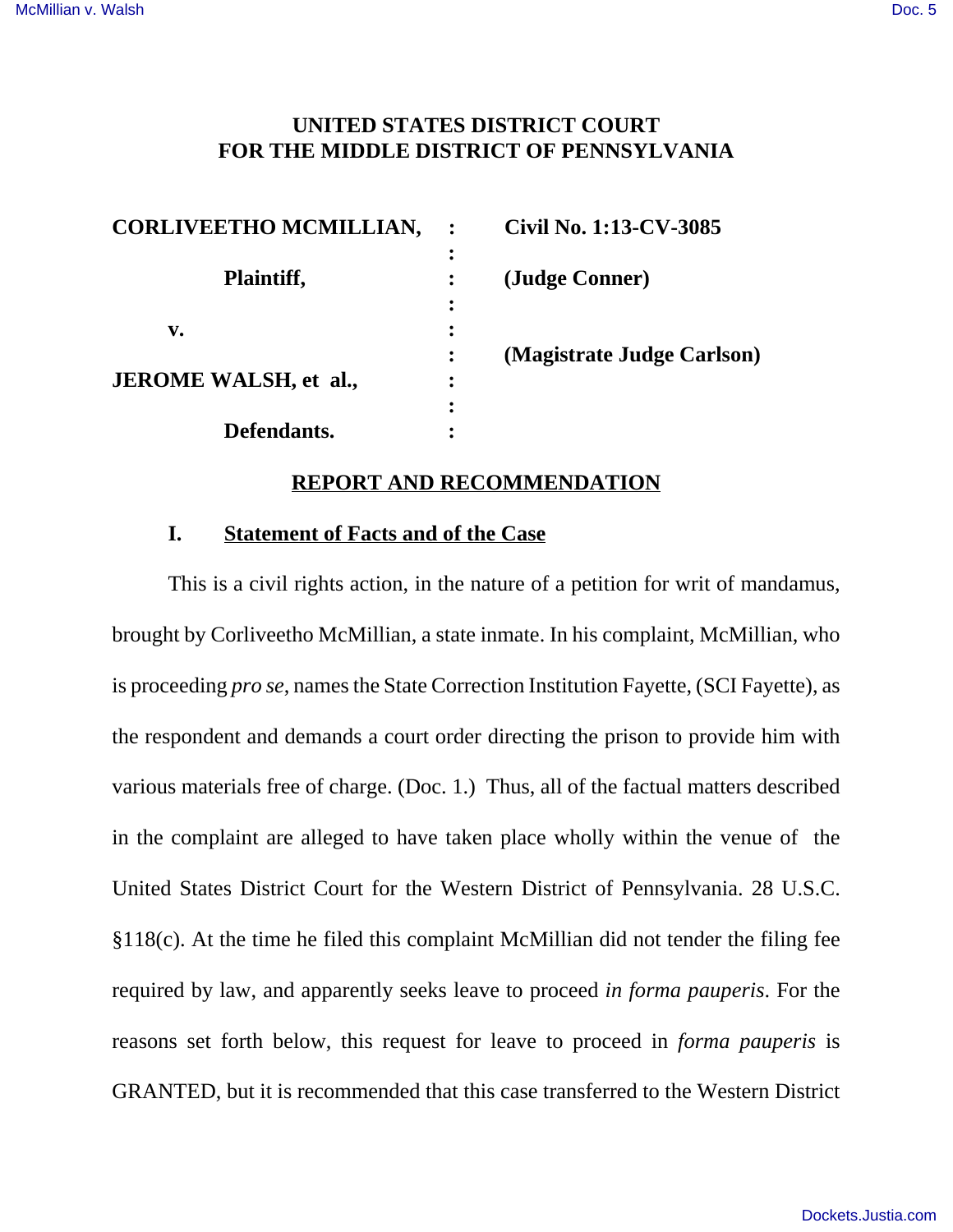of Pennsylvania, where venue lies, and closed administratively in this district.

## **II. Discussion**

This Court has a statutory obligation to conduct a preliminary review of *pro se* complaints filed by prisoners who have not paid the mandatory filing fee, and seek redress against government officials. Specifically, we are obliged to review the complaint pursuant to 28 U.S.C. § 1915A which provides, in pertinent part:

**(a) Screening**. - The court shall review, before docketing, if feasible or, in any event, as soon as practicable after docketing, a complaint in a civil action in which a prisoner seeks redress from a governmental entity or officer or employee of a governmental entity.

**(b) Grounds for dismissal**. - On review, the court shall identify cognizable claims or dismiss the complaint, or any portion of the complaint, if the complaint-

(1) is frivolous, malicious, or fails to state a claim upon which relief may be granted; or

(2) seeks monetary relief from a defendant who is immune from such relief.

Under Section 1915A, the Court must assess whether a *pro se* complaint "fails to state a claim upon which relief may be granted." This statutory text mirrors the language of Rule 12(b)(6) of the Federal Rules of Civil Procedure, which provides that a complaint should be dismissed for "failure to state a claim upon which relief can be granted." Fed. R. Civ. P. 12(b)(6). Moreover, parties, like this *pro se* plaintiff, also have an obligation to ensure that their lawsuits meet the basic fundamentals of proper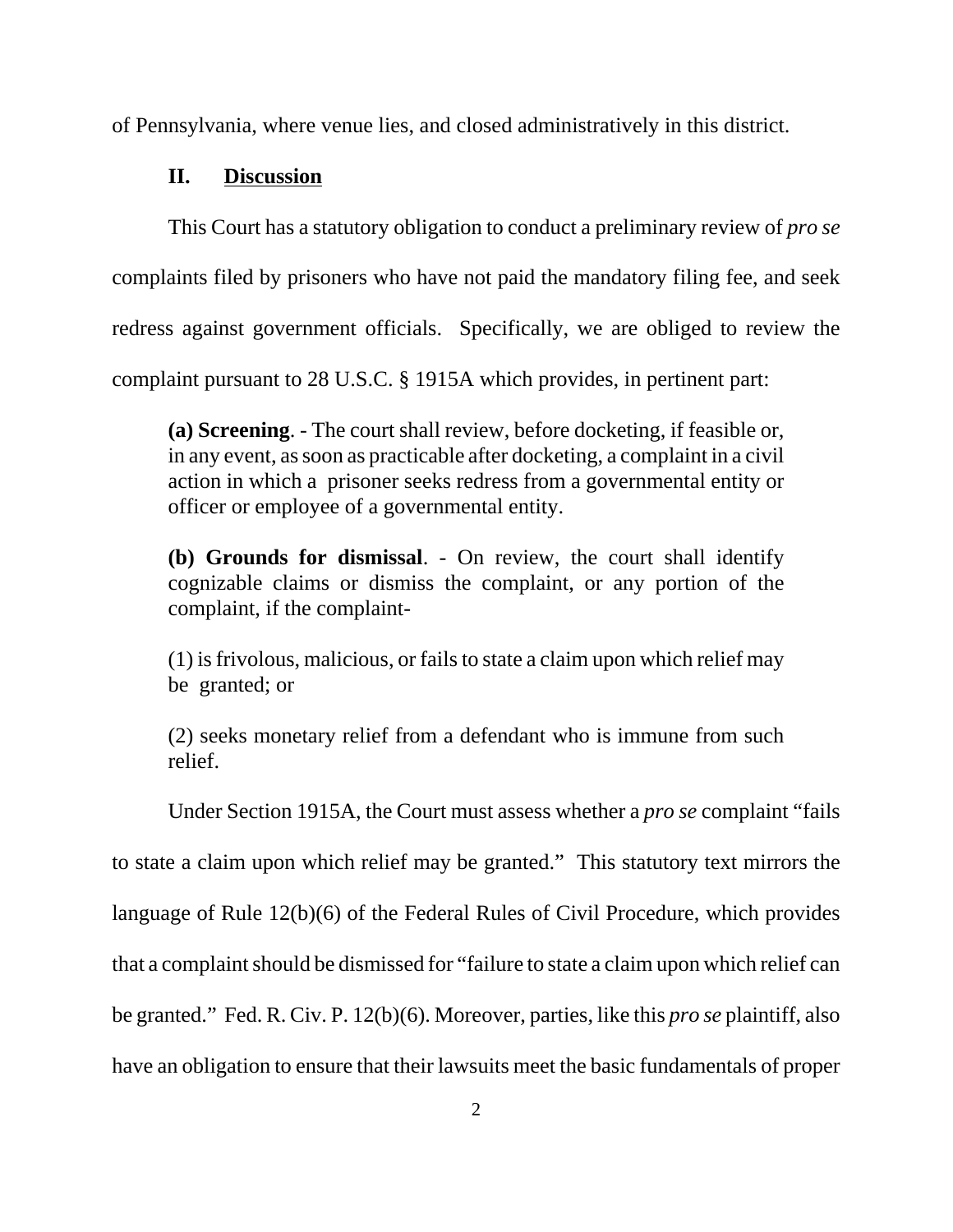pleadings. One of these basic rudiments of a valid civil complaint is that the complaint is filed in the proper court, a court which has venue over the actions and parties which are the subject of the litigation.

This case is a federal civil rights action, in the nature of a mandamus petition by a state prisoner. In such cases, where alleged violations of the laws and Constitution of the United States form the basis for the court's jurisdiction, 28 U.S.C. § 1391(b) defines the proper venue and provides that an action should:

be brought only in (1) a judicial district where any defendant resides, if all defendants reside in the same State, (2) a judicial district in which a substantial part of the events or omissions giving rise to the claim occurred, or a substantial part of property that is the subject of the action is situated, or (3) a judicial district in which any defendant may be found, if there is no district in which the action may otherwise be brought.

28 U.S.C. § 1391(b).

In this case, "a substantial part of the events or omissions giving rise to the claim occurred" in Fayette County, Pennsylvania, and it appears that all of the defendants either reside in, or may be found in, Fayette County, Pennsylvania. Fayette County falls within the venue of the United States District Court for the Western District of Pennsylvania. See 28 U.S.C. § 118(c). Therefore it appears evident from the plaintiff's complaint that venue over this matter lies in the United States District Court for the Western District of Pennsylvania.

While an objection to venue may be waived by a defendant, this court is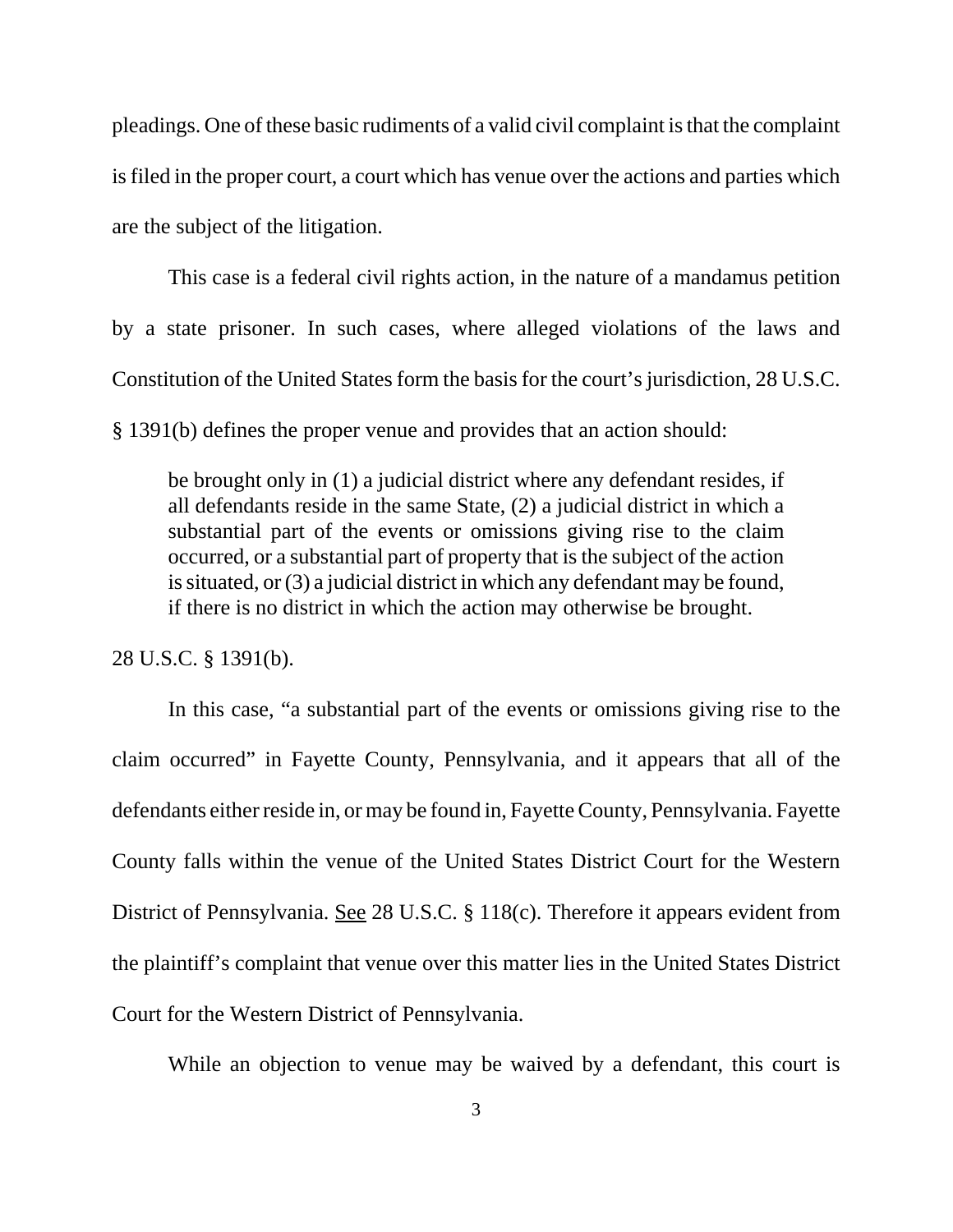permitted *sua sponte* to raise the issue of an apparent lack of venue, provided the court gives the plaintiff notice of its concerns and an opportunity to be heard on the issue. See e.g., Stjernholm v. Peterson, 83 F.3d 347, 349 (10th Cir. 1996)(" a district court may raise on its own motion an issue of defective venue or lack of personal jurisdiction; but the court may not dismiss without first giving the parties an opportunity to present their views on the issue."); Costlow v. Weeks, 790 F.2d 1486, 1488 (9th Cir. 1986). We are through this Report and Recommendation providing such notice to the plaintiff in this case.

 When it appears that a case has been brought in the wrong venue, there are two potential remedies available to the court. First, the court may dismiss the action for lack of venue pursuant to 28 U.S.C. §1406, and Rule 12(b)(3) of the Federal Rules of Civil Procedure. However, the court may also, in the interests of justice, provide another form of relief, one which ensures that venue is proper without prejudicing the rights of any plaintiffs. Under 28 U.S.C. § 1406:

The district court of a district in which is filed a case laying venue in the wrong . . . district shall dismiss, *or if it be in the interest of justice, transfer such case to any district . . . in which it could have been brought*.

28 U.S.C.A. § 1406(a)(emphasis added).

In this case, it is submitted that, in order to protect the plaintiff's rights as a *pro se* litigant, the Court should order this case transferred to the United States District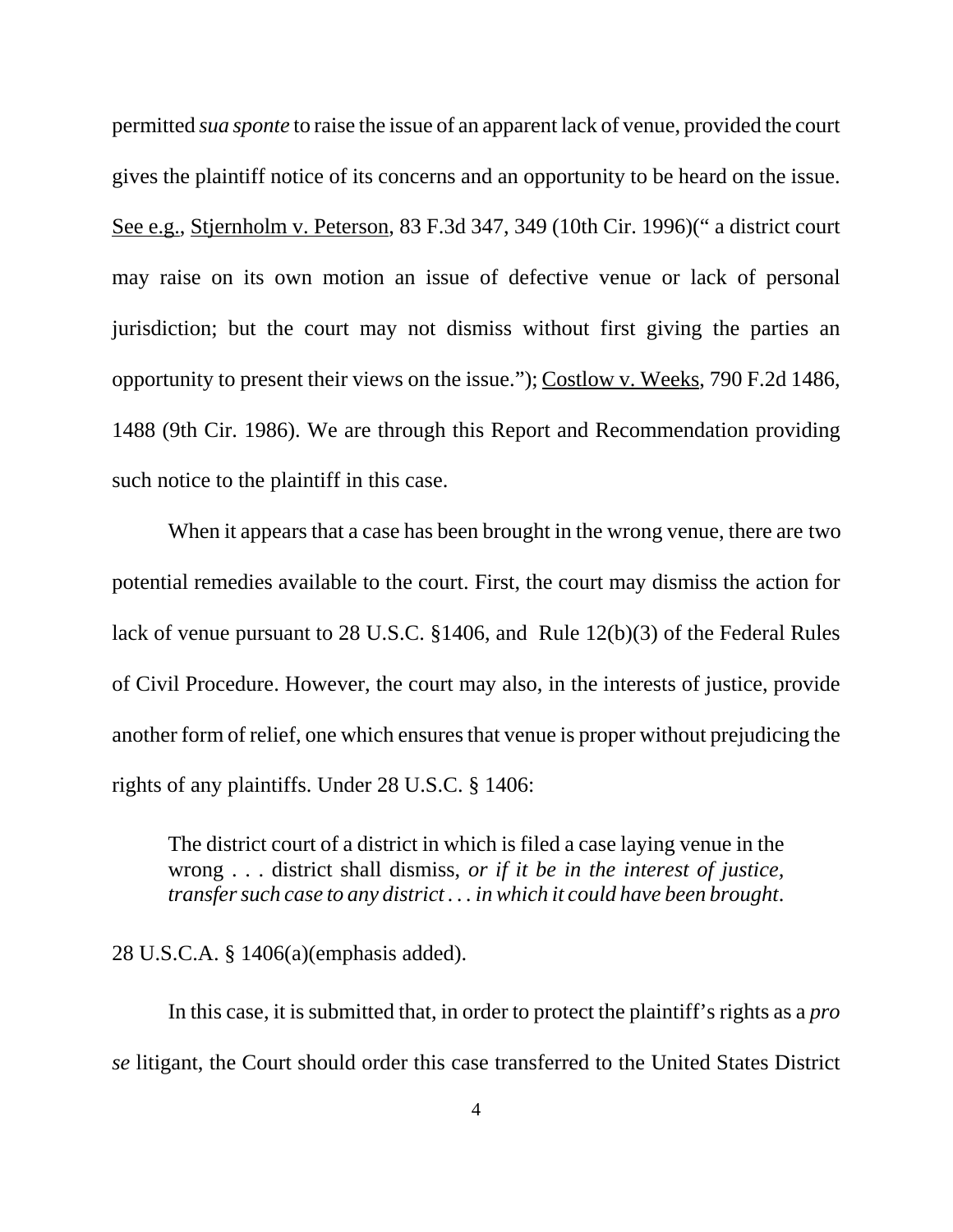Court for the Western District of Pennsylvania for further proceedings. Such a transfer order avoids any unintended prejudice to the plaintiff which might flow from a dismissal of this action on venue grounds. See Burnett v. New York Cent. R. Co., 380 U.S. 424, 430 (1965). Moreover, addressing the lack of venue in this fashion would not constitute a ruling on the merits of the plaintiff's claims, thus assuring that the plaintiff can have his case heard on its merits in the proper forum. See, 18 Wright, Miller & Cooper Federal Practice and Procedure, § 4436, at 338 (stating that "a dismissal for lack of jurisdiction or improper venue does not operate as an adjudication upon the merits") (footnote omitted). Furthermore, since an order transferring a case is not a dispositive final order in that case, this proposed transfer is a matter which lies within the authority of either the district court, or this court. See, e.g., Berg v. Aetna Freight Lines, Inc., No. 07-1393, 2008 WL 2779294 (W.D. Pa. July 15, 2008); Market Transition Facility of New Jersey v. Twena, 941 F.Supp. 462 (D.N.J. 1996). Thus, while a United States Magistrate Judge could enter this order transferring the case, out of an abundance of caution we are referring this matter to the district court with a recommendation to dispose of the case in this fashion.

Finally, we note that McMillian cannot establish venue over this action by simply citing to prior lawsuits which he has filed in this court. In any event, we have recommended that all of McMillian's prior, pending lawsuits be dismissed. In light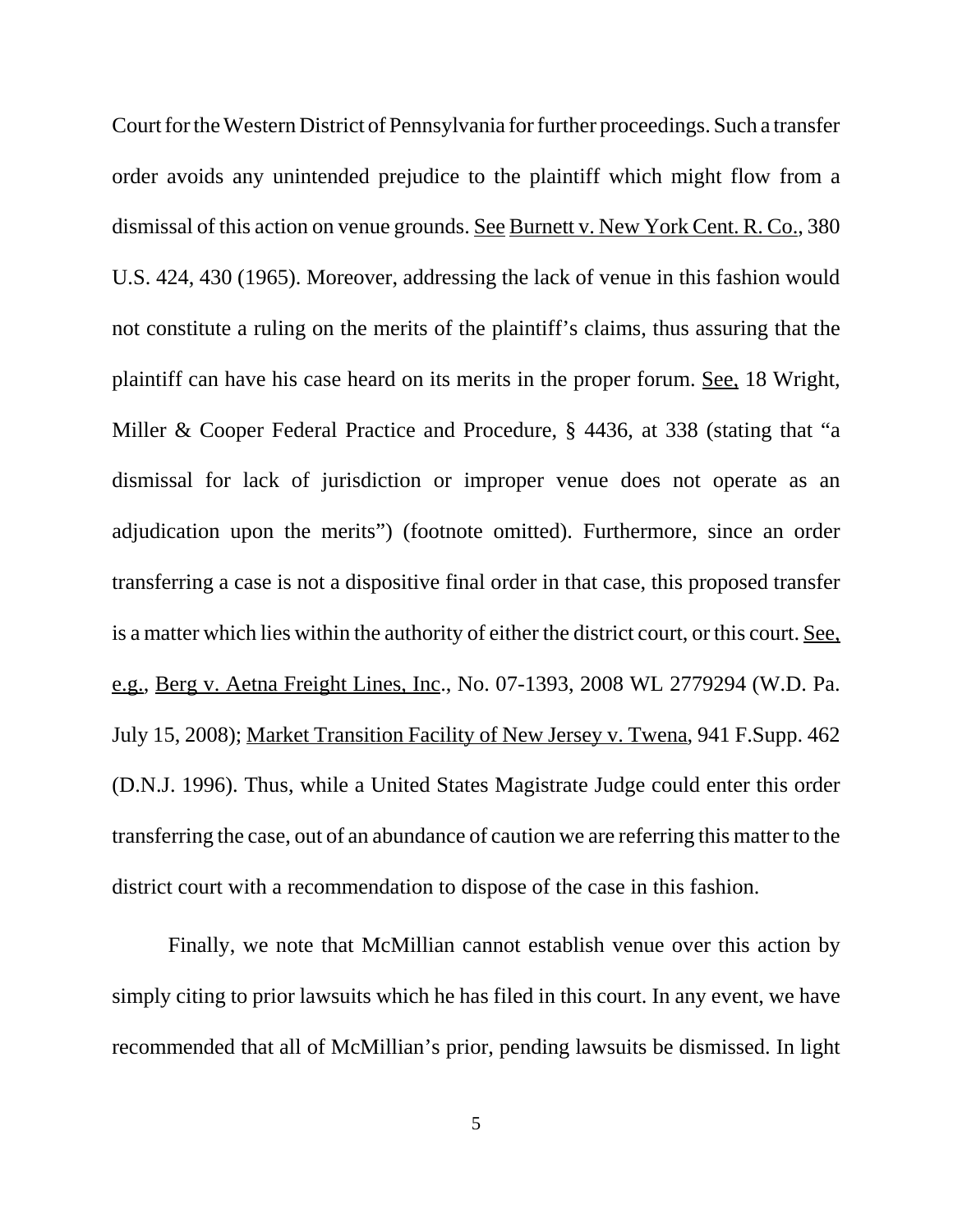of these recommendations, it would be particularly inappropriate to exercise venue over this matter, which relates to conduct outside the venue of this court.

#### **III. Recommendation**

Since the complaint reveals that venue does not lie in this district, it is recommended that the Court entered an order pursuant to 28 U.S.C. § 1406, transferring this matter to the United States District Court for the Eastern District of Pennsylvania, which clearly has venue of the matters set forth in the complaint. It is further recommended that this matter be resolved through a transfer order, rather than an order dismissing the action, since such a transfer order avoids any unintended prejudice to the plaintiff which might flow from a dismissal of this action on venue grounds. See Burnett v. New York Cent. R. Co., 380 U.S. 424, 430 (1965).

The parties are further placed on notice that pursuant to Local Rule 72.3:

 Any party may object to a magistrate judge's proposed findings, recommendations or report addressing a motion or matter described in 28 U.S.C. § 636 (b)(1)(B) or making a recommendation for the disposition of a prisoner case or a habeas corpus petition within fourteen (14) days after being served with a copy thereof. Such party shall file with the clerk of court, and serve on the magistrate judge and all parties, written objections which shall specifically identify the portions of the proposed findings, recommendations or report to which objection is made and the basis for such objections. The briefing requirements set forth in Local Rule 72.2 shall apply. A judge shall make a de novo determination of those portions of the report or specified proposed findings or recommendations to which objection is made and may accept, reject, or modify, in whole or in part, the findings or